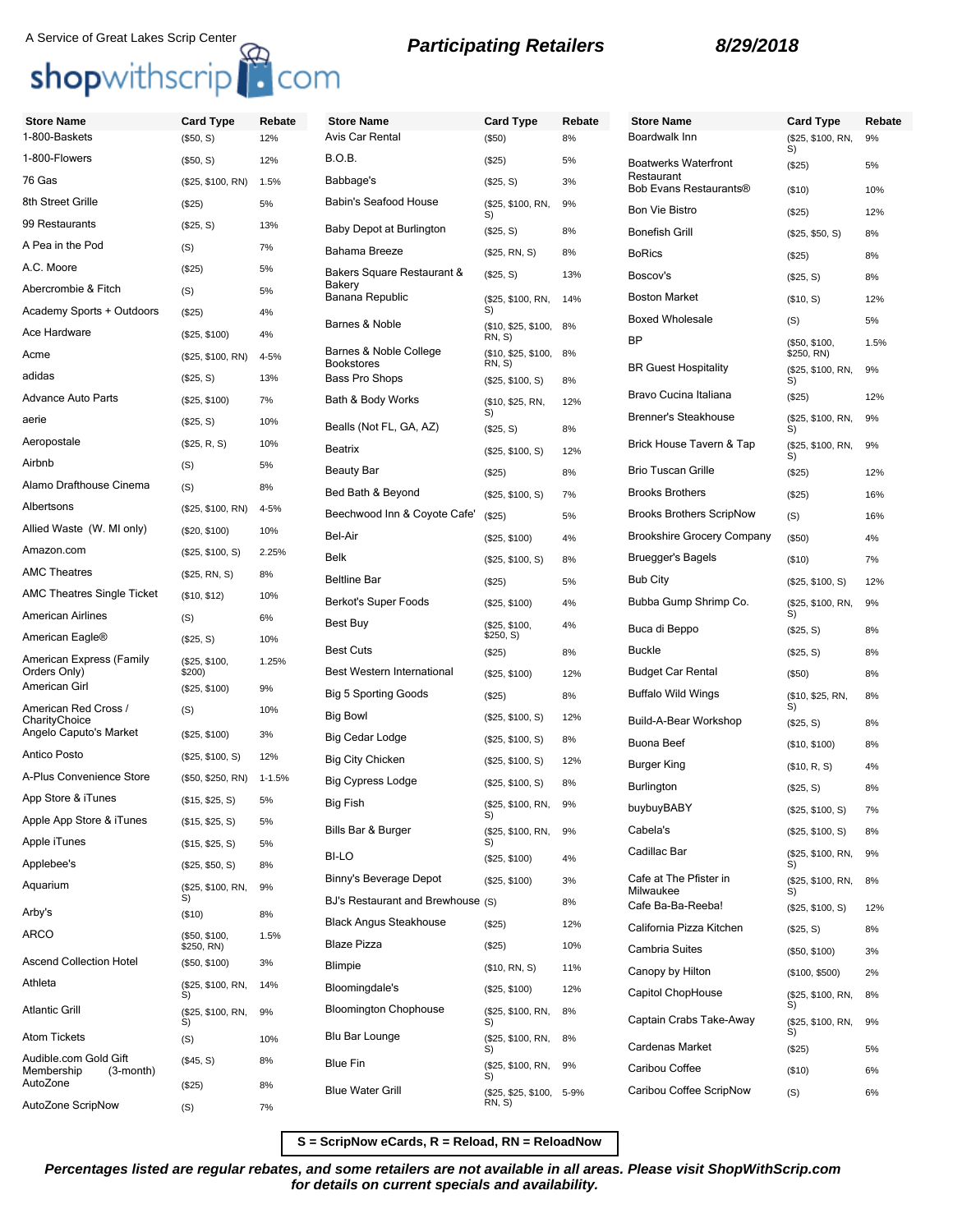# A Service of Great Lakes Scrip Center **Reduce A Service of Great Lakes Scrip Center**<br> **Shop**withscrip **C**OM

| <b>Store Name</b>                    | <b>Card Type</b>            | Rebate     | <b>Store Name</b>                                              | <b>Card Type</b>           | Rebate | <b>Store Name</b>                   |
|--------------------------------------|-----------------------------|------------|----------------------------------------------------------------|----------------------------|--------|-------------------------------------|
| Carl's Jr.                           | (\$10)                      | 5%         | Cineplex Odeon Single Ticket                                   | (\$10, \$12)               | 10%    | Dillard's                           |
| Carlton Hair International           | (\$25)                      | 8%         | Circle K                                                       | (\$25, \$100)              | 1.5%   | Dining Concepts (MI o               |
| <b>Carnival Cruise Lines</b>         | (S)                         | 8%         | CityVu Bistro                                                  | (\$25)                     | 5%     | Discover Universal Gif              |
| Carrabba's Italian Grill             | (\$25, \$50, S)             | 8%         | Claim Jumper                                                   | (\$25, \$100, RN,<br>S)    | 9%     | Disney                              |
| Carrs                                | (\$25, \$100, RN)           | 4-5%       | Claire's                                                       | (\$10)                     | 9%     | Domino's                            |
| Carrs ScripNow                       | (S)                         | 4%         | <b>Clarion Hotels</b>                                          | (\$50, \$100)              | 3%     | Don & Charlie's Steakl              |
| Carter's                             | (\$25, RN)                  | 10%        | <b>Classic Cinemas</b>                                         | (\$10)                     | 8%     |                                     |
| Carter's ScripNow                    | (S)                         | 10%        | Clear Lounge                                                   | (\$25, \$100, RN,          | 8%     | Dos Caminos                         |
| Cascading Card File                  | ( \$3)                      | 25%        | Clementine's                                                   | S)<br>(\$25)               | 5%     | Double Tree By Hilton               |
| Casual Male XL                       | (S)                         | 6%         | <b>Clementine's Too</b>                                        | (\$25)                     | 5%     | Downtown Aquarium                   |
| Catherines                           | (S)                         | 8%         | Coffee Bean & Tea Leaf                                         | (\$25, RN, S)              | 9%     | Dressbarn                           |
| Cattle Company (AK & HI only)        | (\$25)                      | 12%        | <b>Cold Stone Creamery</b>                                     | (\$10, S)                  | 11%    | Dunham's Sports                     |
| CB <sub>2</sub>                      | (\$25, \$100, S)            | 8%         | Columbia Sportswear                                            | (\$50, S)                  | 12%    | Dunkin' Donuts                      |
| <b>CBS All Access</b>                | (S)                         | 8%         | Comfort Inn                                                    |                            |        | Dunkin' Donuts ScripN               |
| <b>Celebration Cinema</b>            | (\$10, \$50)                | 4%         | <b>Comfort Suites</b>                                          | (\$50, \$100)              | 3%     | Eastbay                             |
| <b>Celebrity Cruise Lines</b>        | (S)                         | 9%         |                                                                | (\$50, \$100)              | 3%     | Eat'n Park                          |
| Cenex                                | (\$25, \$100)               | 3%         | <b>Community Canteen</b><br><b>Conrad Hotels &amp; Resorts</b> | (\$25, \$100, S)           | 12%    | <b>EB Games</b>                     |
| <b>Central Market</b>                | (\$25, \$100)               | 2%         |                                                                | (\$100, \$500)             | 2%     | <b>EBX</b>                          |
| <b>Century Theatres</b>              | (\$25)                      | 4%         | <b>Container Store</b>                                         | (\$25, \$100, S)           | 9%     | Econo Lodge                         |
| <b>Century Theatres Single Admit</b> | (\$9.50, S)                 | 10%        | Copps (WI only)                                                | (\$25, \$50, \$100,<br>RN) | 4%     | <b>Edwards Theatres</b>             |
| <b>Champs Sports</b>                 | (\$25, S)                   | 8%         | Corner Bar                                                     | (\$25)                     | 5%     | <b>Edwards Theatres Pre</b>         |
| Charley's Crab                       | (\$25, \$100, RN,           | 9%         | Cottage Bar                                                    | (\$25)                     | 5%     | Movie Ticket<br><b>Eiffel Tower</b> |
| <b>Charming Charlie</b>              | S)<br>(S)                   | 11%        | <b>Cousins Subs</b>                                            | (\$10)                     | 9%     | Einstein Bros. Bagels               |
| <b>Chart House</b>                   | (\$25, \$100, RN,           | 9%         | Crab House                                                     | (\$25, \$100, RN,<br>S)    | 9%     | El Pollo Loco                       |
|                                      | S)                          |            | Cracker Barrel                                                 | (\$10, \$25, S)            | 8%     | El Segundo Sol                      |
| Cheddars                             | (\$25, RN, S)               | 8%         | <b>Crate and Barrel</b>                                        | (\$25, \$100, S)           | 8%     | <b>Electronics Boutique</b>         |
| Cheesecake Factory                   | (\$25)                      | 5%         | Crazy 8                                                        | (\$25, RN, S)              | 13%    | ema                                 |
| Cheesecake Factory ScripNow          | (S)                         | 5%         | Crazy Horse Steak House                                        | (\$25)                     | 5%     | <b>Embassy Suites by Hil</b>        |
| Cheryl's Cookies                     | (\$50, S)                   | 12%        | <b>Crew Cuts</b>                                               | (\$25)                     | 13%    | Everest                             |
| Chevron                              | (\$50, \$100,<br>\$250, RN) | $1 - 2.5%$ | Crutchfield                                                    | (S)                        | 5%     |                                     |
| Children's Place                     | (\$25, S)                   | 12%        | Cub Foods                                                      | (\$25, \$100, RN)          | 4-5%   | <b>Express</b>                      |
| Chili's Grill & Bar                  | (\$25, \$50, S)             | 11%        | CVS Pharmacy                                                   | (\$25, \$100, RN,          | 6%     | <b>Express for Men</b>              |
| Chipotle Mexican Grill               | (\$10, \$25, S)             | 10%        | D&W Fresh Market                                               | S)                         |        | Exxon                               |
| <b>Choice Hotels</b>                 | (\$50, \$100)               | 3%         | D&W Quick Stop                                                 | (\$25, \$100)              | 2%     | <b>Fairmont Hotels</b>              |
| Chop House Brewery                   | (\$25)                      | 6%         | Dairy Queen                                                    | (\$25, \$100)              | 2%     | Fairway Market                      |
| <b>Christmas Tree Shops</b>          | (\$25, \$100, S)            | 7%         | Darden Restaurants                                             | (\$10)                     | 3%     | <b>Family Express</b>               |
| Chuck E. Cheese                      | (\$10)                      | 8%         | Dave & Buster's                                                | (\$25, RN, S)              | 8%     | <b>Family Fare Quick Sto</b>        |
| CineArts                             | (\$25)                      | 4%         | Del Taco                                                       | (\$25, S)                  | 13%    | <b>Family Fare Supermar</b>         |
| CineArts Single Admit                | (\$9.50, S)                 | 10%        | Delta Air Lines                                                | (\$10)                     | 7%     | Family Video                        |
| Cinema Carousel                      | (\$10, \$50)                | 4%         |                                                                | (\$250, \$1000, S)         | 4%     | Famous Footwear                     |
| <b>Cinemark Theatres</b>             | (\$25)                      | 4%         | Dennis Uniform                                                 | (\$20)                     | 5%     | Famous Hair                         |
| <b>Cinemark Theatres Single</b>      | (\$9.50, S)                 | 10%        | Denny's                                                        | (\$10)                     | 7%     | Fanatics                            |
| Admit<br>Cinemark Tinseltown         | (\$25)                      | 4%         | <b>Destination Maternity</b>                                   | (S)                        | 7%     | Fandango                            |
| Cinemark Tinseltown Single           | (\$9.50, S)                 | 10%        | Di Pescara                                                     | (\$25, \$100, S)           | 12%    | FandangoNOW                         |
| Admit<br>Cineplex Odeon              |                             | 8%         | Dick's Sporting Goods                                          | (\$25, \$100)              | 8%     | Fannie May Candies                  |
|                                      | (\$25, RN, S)               |            | Dierbergs                                                      | (\$25, \$100)              | 2.5%   | Fazoli's                            |

**Store Name Card Type Rebate** Dillard's (\$25, \$100) 9% Dining Concepts (MI only) (\$25) 5% Discover Universal Gift Card (\$50, \$100, \$250) 1.25% Disney (\$25, \$100, \$1000, S) 3% Domino's (\$10, \$25, RN, S) 8% house (\$25, \$100, S) 12% Dos Caminos (\$25, \$100, RN, S) 9%  $($100, $500)$  2% Downtown Aquarium (\$25, \$100, RN, S) 9% Dressbarn (\$25) 8% Dunham's Sports (\$25) 8%  $($10, $25)$  3% Dunkin' Donuts ScripNow (S) 2.5% Eastbay (S) 8%  $($10, $25, R)$  9%  $($25, S)$  3%  $($25, S)$  3%  $($50, $100)$  3%  $($25, S)$  8% emiere (\$10.50, S) 10% (\$25, \$100, S) 12% Einstein Bros. Bagels (\$10) 10% El Pollo Loco (\$10) 6% (\$25, \$100, S) 12%  $($25, S)$  3%  $($25, $100, S)$  12% lton (\$100, \$500) 2%  $($25, $100, S)$  12%  $($25, S)$  10%  $($25, S)$  10% (\$50, \$250, RN) 1-1.5%  $($100)$  9% (\$25, \$100, RN) 4%  $($25, $100)$  4% Pamily (\$25, \$100) 2% rket (\$25, \$100) 2% Family Video (\$10) 12% Famous Footwear (\$25) 8% Famous Hair (\$25) 8% Fanatics (S) 7%  $($25, S)$  4% FandangoNOW (S) 4% Fannie May Candies (\$10) 25% Fazoli's (\$25) 7%

**S = ScripNow eCards, R = Reload, RN = ReloadNow**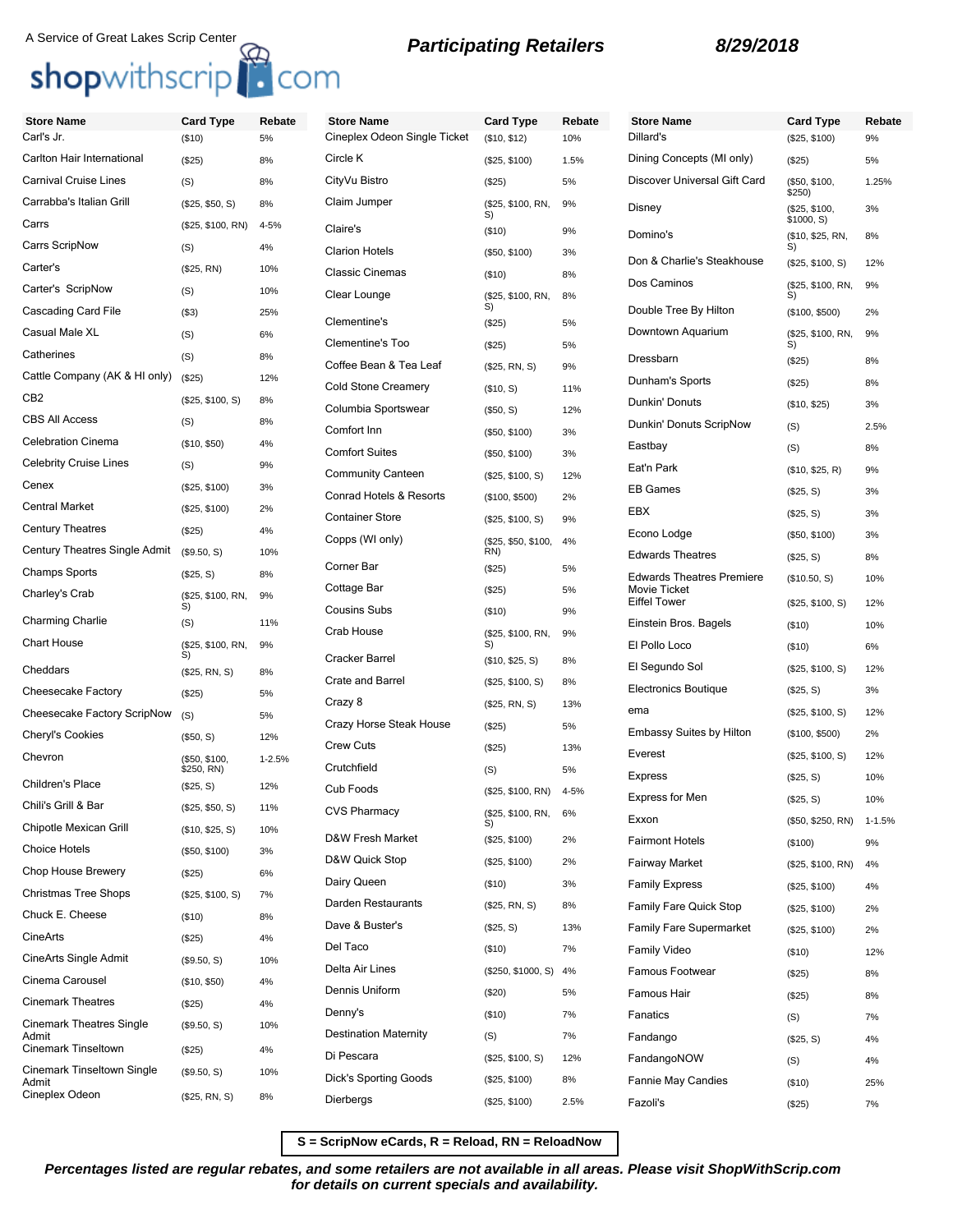# A Service of Great Lakes Scrip Center **Reduce A Service of Great Lakes Scrip Center**<br> **Shopwithscrip**<br> **Bropwithscrip**

| <b>Store Name</b>                             | <b>Card Type</b>           | Rebate | <b>Store Name</b>                               | <b>Card Type</b>                   | Rebate | <b>Store Name</b>                     | <b>Card Type</b>        | Rebate   |
|-----------------------------------------------|----------------------------|--------|-------------------------------------------------|------------------------------------|--------|---------------------------------------|-------------------------|----------|
| Festival Foods (MN)                           | (\$50)                     | 4%     | Goody's                                         | (\$25, S)                          | 8%     | Homewood Suites by Hilton             | (\$100, \$500)          | 2%       |
| Festival Foods (WI) - Skogens                 | (\$25, \$50, \$100)        | 3%     | Gordon Food Service Store                       | (\$25, \$100, RN,<br>S)            | 4%     | Honey Baked Ham                       | (\$25)                  | 12%      |
| Field & Stream                                | (\$25, \$100)              | 8%     | Grand Cafe in Lake Geneva                       | (\$25, \$100, RN,                  | 8%     | Hornbacher's (MN and ND only)         | (\$25, \$100, RN)       | $4 - 5%$ |
| <b>Fiesta Salons</b>                          | (\$25)                     | 8%     | <b>Grand Concourse</b>                          | S)<br>(\$25, \$100, RN,            | 9%     | Hotels.com                            | (\$100, \$250, S)       | 6%       |
| Finish Line                                   | (\$25)                     | 10%    |                                                 | S)                                 |        | Houlihan's                            | (\$25)                  | 8%       |
| <b>First Choice Haircutters</b>               | (\$25)                     | 8%     | <b>Grand Geneva Resort</b>                      | (\$25, \$100, RN,<br>S)            | 8%     | <b>HUB 51</b>                         | (\$25, \$100, S)        | 12%      |
| <b>Fish Tales</b>                             | (\$25, \$100, RN,<br>S)    | 9%     | Great American Bagel                            | (\$5)                              | 8%     | <b>Hudsonville Grille</b>             | (\$25)                  | 5%       |
| Fisherman's Wharf                             | (\$25, \$100, RN,          | 9%     | <b>Great Clips</b>                              | (\$25)                             | 8%     | Hulu Plus                             | (S)                     | 6%       |
| <b>Flat River Grill</b>                       | S)<br>(\$25)               | 5%     | <b>Great Harvest Bread</b>                      | (\$10)                             | 6%     | Icing                                 | (\$10)                  | 9%       |
| Fleming's Prime Steakhouse                    | (\$25, \$50, S)            | 8%     | Grotto                                          | (\$25, \$100, RN,<br>S)            | 9%     | <b>IHOP</b>                           | (\$25, S)               | 8%       |
| <b>Flying Dutchman</b>                        | (\$25, \$100, RN,          | 9%     | Groupon.com                                     | (\$25, S)                          | 7%     | IL PORCELLINO                         | (\$25, \$100, S)        | 12%      |
| Food Lion                                     | S)<br>(\$25, \$100, RN,    | 3%     | <b>Guitar Center</b>                            | (\$25, S)                          | 4%     | Inn at Hawks Head                     | (\$25)                  | 5%       |
| Food Maxx                                     | S)                         |        | Gulf Oil                                        | (\$25)                             | 1.5%   | InterContinental Milwaukee            | (\$25, \$100, RN,<br>S) | 8%       |
|                                               | (\$25, \$100)              | 2%     | Gymboree                                        | (\$25, RN, S)                      | 13%    | Irving Oil                            | (\$50)                  | 2%       |
| Foodease                                      | (\$25, \$100, S)           | 12%    | Hair by Stewarts                                | (\$25)                             | 8%     | Isabella's                            | (\$25, \$100, RN,<br>S) | 9%       |
| foodlife<br>Foot Locker                       | (\$25, \$100, S)           | 12%    | <b>Hair Cuttery</b>                             | (\$10, \$25)                       | 8%     | Islamorada Fish Company               | (\$25, \$100, S)        | 8%       |
|                                               | (\$25, S)                  | 8%     | Hair Plus                                       | (\$25)                             | 8%     | Islands                               | (\$25)                  | 8%       |
| Footaction USA                                | (\$25, S)                  | 8%     | HairMasters                                     | (\$25)                             | 8%     | iTunes                                | (\$15, \$25, S)         | 5%       |
| <b>Forest Hills Foods</b>                     | (\$25, \$100)              | 2%     | <b>Hal Smith</b>                                | (S)                                | 8%     | J. Crew                               | (\$25)                  | 13%      |
| Forever <sub>21</sub>                         | (S)                        | 5%     | Hallmark                                        | (\$25, RN, S)                      | 4%     | Jack in the Box                       | (\$10)                  | 4%       |
| Four Points by Sheraton<br>(Chicago, IL only) | (\$25, \$100, RN,<br>S)    | 8%     | Hampton by Hilton                               | (\$100, \$500)                     | 2%     | James Street Inn                      | (\$25)                  | 5%       |
| <b>FRESH By Brookshire's</b>                  | (\$50)                     | 4%     | Hardee's                                        | (\$10)                             | 5%     | <b>JCPenney</b>                       | (\$25, \$100, RN,       | 5%       |
| <b>Fruit Bouguets</b>                         | (\$50, S)                  | 12%    | Harlow's                                        | (\$25, \$100, RN,<br>S)            | 9%     | Jean Louis David                      | S)<br>(\$25)            | 8%       |
| Funcoland                                     | (\$25, S)                  | 3%     | Harmon Face Values                              | (\$25, \$100, S)                   | 7%     | Jewel Osco                            | (\$25, \$100, RN)       | $4 - 5%$ |
| <b>Funset Boulevard</b>                       | (\$25, \$100, RN,<br>S)    | 8%     | Harry & David                                   | (\$50, S)                          | 12%    | Jiffy Lube                            | (\$30, RN, S)           | 8%       |
| GameStop                                      | (\$25, S)                  | 3%     | Harveys Supermarkets                            | (\$25, \$100)                      | 4%     | Jo-Ann Fabric and Craft Stores        | (\$25)                  | 6%       |
| <b>Gandy Dancer</b>                           | (\$25, \$100, RN,<br>S)    | 9%     | <b>HeadStart Hair Care</b>                      | (\$25)                             | 8%     | Joe's Crab Shack                      | (\$25, \$100, RN,       | 9%       |
| Gap                                           | (\$25, \$100, RN,          | 14%    | Hearty Platter Cafe &<br>Restaurant             | (\$25, \$50, \$100)                | 4%     | Joe's Seafood Prime Steak &           | S)<br>(\$25, \$100, S)  | 12%      |
| Gap Factory                                   | S)<br>(\$25, \$100, RN,    | 14%    | HEB                                             | (\$25, \$100)                      | 2%     | Stone Crab<br>Jos. A. Bank            | (\$25)                  | 10%      |
| Geek Squad & Best Buy                         | S)                         | 4%     | Hilton                                          | (\$100, \$500)                     | 2%     | Journeys                              | (\$25)                  | 10%      |
|                                               | (\$25, \$100,<br>\$250, S) |        | <b>Hilton Galveston Island Resort</b>           | (\$25, \$100, RN,                  | 9%     | Journeys Kidz                         | (\$25)                  | 10%      |
| Geneva ChopHouse                              | (\$25, \$100, RN,          | 8%     | Hilton Garden Inn                               | (\$100, \$500)                     | 2%     | Kemah Boardwalk                       | (\$25, \$100, RN,       | 9%       |
| GetGo                                         | (\$25, \$100)              | 4%     | <b>Hilton Grand Vacations</b>                   | (\$100, \$500)                     | 2%     |                                       | S)                      |          |
| Giant Eagle                                   | (\$25, \$100)              | 4%     | Hilton Madison Monona Terrace (\$25, \$100, RN, |                                    | 8%     | Kids Foot Locker                      | (\$25, S)               | 8%       |
| <b>Giant Food Stores</b>                      | $($25, $50, $100)$ 4%      |        | Hilton Milwaukee City Center                    | S)<br>(\$25, \$100, RN,            | 8%     | Kil@Wat                               | (\$25, \$100, RN,<br>S) | 8%       |
| Giant Foods                                   | $($25, $50, $100)$ 4%      |        | Hilton Minneapolis/Bloomington                  | S)                                 |        | King Kullen                           | (\$50)                  | 4%       |
| Gift Card Wrapper - 10 Pack                   | (\$2)                      | 10%    |                                                 | (\$25, \$100, RN,<br>S)            | 8%     | Kirby House                           | (\$25)                  | 5%       |
| Global Hotel Card powered by<br>Expedia       | (S)                        | 10%    | Holiday Hair                                    | (\$25)                             | 8%     | Kmart                                 | (\$25, \$50, S)         | 4%       |
| <b>GNC</b>                                    | (\$25)                     | 8%     | Holiday Inn on the Beach-<br>Galveston, TX      | (\$25, \$100, RN,<br>S)            | 9%     | Kohl's                                | (\$25, \$100, S)        | 4%       |
| Go Play Golf                                  | (S)                        | 9%     | <b>Holiday Stationstores</b>                    | (\$25, \$100)                      | 4%     | Krispy Kreme® Doughnut<br>Corporation | (\$10, S)               | 8%       |
| Golden Nugget                                 | (\$25, \$100, RN,          | 9%     | Hollister Co.                                   | (S)                                | 5%     | Krist Oil                             | (\$50)                  | 5%       |
| Golf Galaxy                                   | (\$25, \$100)              | 8%     | Home 2 Suites by Hilton                         | (\$100, \$500)                     | 2%     | <b>Kwik Star</b>                      | $($25, $50, $100)$ 4%   |          |
| Goodcents Deli Fresh Subs                     | (\$10, RN, S)              | 12%    | Home Depot                                      | (\$25, \$100,<br>\$500, \$1000, S) | 4%     | <b>Kwik Trip</b>                      | $($25, $50, $100)$ 4%   |          |
| <b>Goodrich Quality Theaters</b>              | (\$10)                     | 4%     | HomeGoods                                       | (\$25, \$100, S)                   | 7%     | L. Woods Tap & Pine Lodge             | (\$25, \$100, S)        | 12%      |

**S = ScripNow eCards, R = Reload, RN = ReloadNow**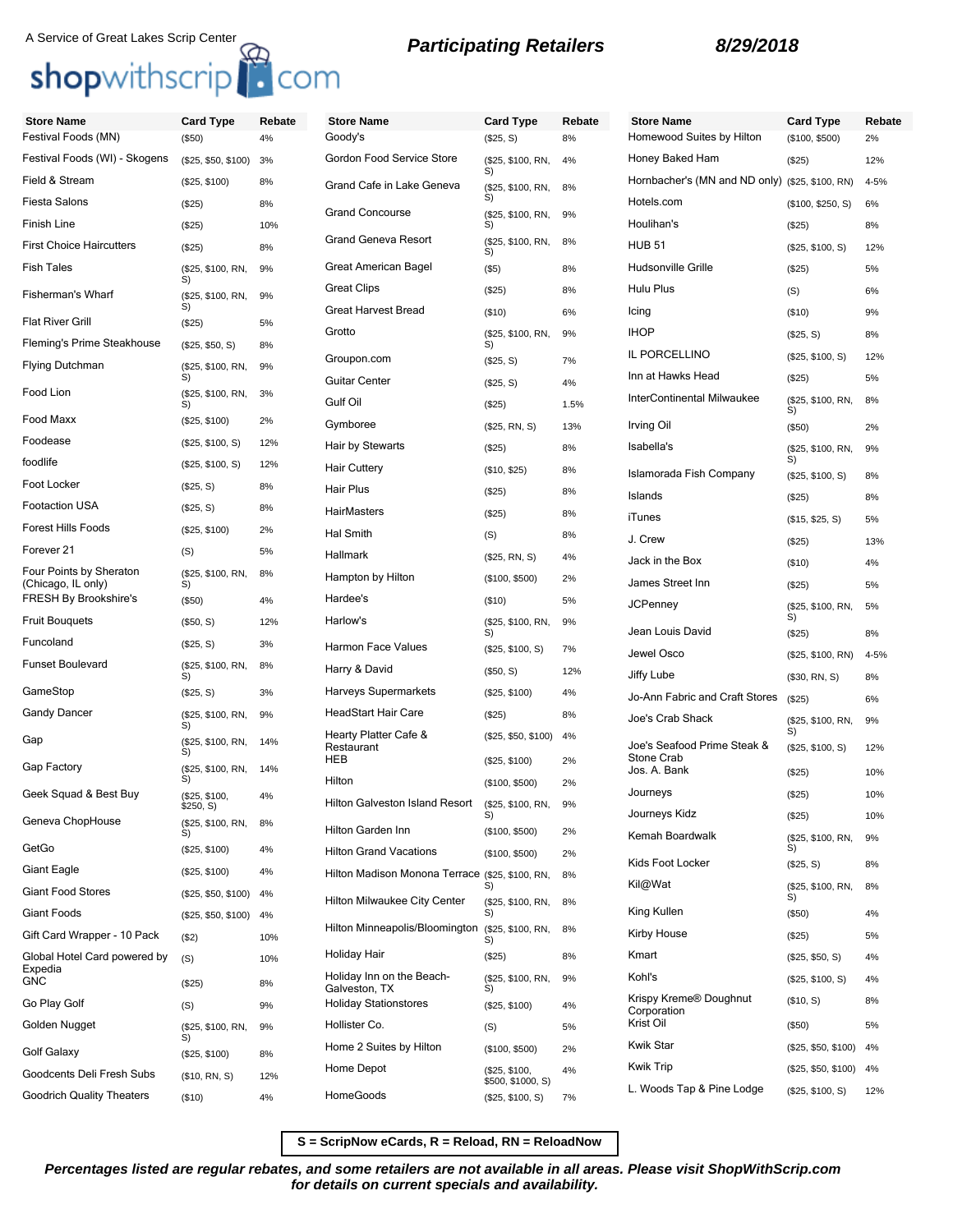## A Service of Great Lakes Scrip Center<br> **Participating Retailers** 8/29/2018

## shopwithscrip<sup>1</sup> com

## **Store Name Card Type Rebate** L.L.Bean (\$25, \$100, S) 16% La Griglia (\$25, \$100, RN, S) 9% Lady Foot Locker (\$25, S) 8% Landry's Seafood (\$25, \$100, RN, S) 9% Landry's, Inc. (\$25, \$100, RN, 5) 9% Lands' End (\$25, \$100, S) 15% Lands' End Kids (\$25, \$100, S) 15% Lands' End School (\$25, \$100, S) 15% Lane Bryant (\$25, S) 8% Legal Sea Foods (\$25, S) 13% Leppinks Food Centers (\$50) 5% Lettuce Entertain You **Restaurants** (\$25, \$100, S) 12% Little Caesar's Pizza (\$20) 8% Loews Cineplex (\$25, RN, S) 8% Loews Cineplex Single Ticket (\$10, \$12) 10% Logan's Roadhouse (\$25, S) 10% Long John Silver's (\$10) 8% LongHorn Steakhouse (\$25, RN, S) 8% Lord & Taylor (\$25) 8% Lou Malnati's Pizzeria (\$10) 8% Lowe's (\$20, \$25, \$100, \$500, \$1000, RN, S) 4% Lucille's Smokehouse Bar.B.Que  $($ S $)$  8% Lucky (Southern CA Only) (\$25, \$100, RN) 4-5% Lucky Supermarket (\$25, \$100) 2% M Burger (\$25, \$100, S) 12% M Street Kitchen (\$25, \$100, S) 12% Macy's (\$25, \$100, S) 10% Maggiano's Little Italy (\$25, \$50, S) 11% Magic Johnson Theatres (\$25, RN, S) 8% Magic Johnson Theatres Single (\$10, \$12) 10% **Ticket** Mainstay Suites (\$50, \$100) 3% Marathon (\$25, \$100, \$250) 3% Marco New American Bistro (\$25) 5% Marcus Resorts (\$25, \$100, RN, S) 8% Marcus Theatres (\$25, \$100, RN,  $\widetilde{\mathbf{S}}$ 8% Mariano's (IL Only) RN) (\$25, \$50, \$100, 4% Mario Tricoci (\$25, \$100) 7% Marios (\$25) 5% Market District (\$25, \$100) 4% Marshalls (\$25, \$100, S) 7%

Martin's Food Market (MD, PA,

Martin's Super Markets (\$50, \$100) 4%

(\$25, \$50, \$100) 4%

VA, WV)

| Store Name                               | Card Type                     | Rebate     |
|------------------------------------------|-------------------------------|------------|
| <b>Mason Street Grill</b>                | (\$25, \$100, RN,<br>S)       | 8%         |
| MasterCuts                               | (\$25)                        | 8%         |
| Matchbox Diner and Drinks                | $(\$25)$                      | 5%         |
| Maurices                                 | ( \$20)                       | 7%         |
| McCormick & Schmick's                    | (\$25, \$100, RN,<br>S)       | 9%         |
| Meijer (not AK and HI)                   | (\$25, \$50, \$100,<br>R)     | 3%         |
| Menards                                  | (\$25, \$100,<br>\$500)       | 3%         |
| Men's Wearhouse                          | (\$25)                        | 8%         |
| <b>Mermaid Bar and Grill</b>             | (S25)                         | 5%         |
| Metro Market (WI only)                   | (\$25, \$50, \$100,<br>RN)    | 4%         |
| Metropolis Oyster Room &<br>Cocktail Bar | (\$25, \$100, RN,<br>S)       | 9%         |
| Mia & Maxx Hair Studio                   | (\$25)                        | 8%         |
| Michaels                                 | (S25)                         | 4%         |
| Miller Time Pub                          | (\$25, \$100, RN,<br>S)       | 8%         |
| Mills Fleet Farm                         | (\$25, \$100)                 | 3.5%       |
| Milwaukee ChopHouse                      | (\$25, \$100, RN,<br>S)       | 8%         |
| Mimis Cafe                               | (S25)                         | 8%         |
| Mitchell's Hair Styling (NC only)        | (\$25)                        | 8%         |
| Mity Nice Bar & Grill                    | (\$25, \$100, S)              | 12%        |
| Mobil                                    | (\$50, \$250, RN)             | $1 - 1.5%$ |
| <b>Modell's Sporting Goods</b>           | (\$25)                        | 8%         |
| Mon Ami Gabi                             | (\$25, \$100, S)              | 12%        |
| Morton's Steakhouse                      | (\$25, \$100, RN,<br>S)       | 9%         |
| <b>Motherhood Maternity</b>              | (S)                           | 7%         |
| MotoMart                                 | $($ \$50)                     | 5%         |
| Muer Seafood                             | (\$25, \$100, RN,<br>S)       | 9%         |
| Nacional 27                              | (\$25, \$100, S)              | 12%        |
| naoki sushi                              | (\$25, \$100, S)              | 12%        |
| Neiman Marcus                            | (\$50)                        | 12%        |
| New Holland Brewing -<br>Knickerbocker   | (S25)                         | 5%         |
| New Holland Brewing<br>Restaurant & Pub  | (\$25)                        | 5%         |
| Nike                                     | (\$25, S)                     | 12%        |
| Noah's Bagels                            | (\$10)                        | 10%        |
| Nob Hill Foods                           | (\$25, \$100)                 | 4%         |
| Noodles & Company                        | (\$10)                        | 8%         |
| NOOK by Barnes & Noble                   | (\$10, \$25, \$100,<br>RN, S) | 8%         |
| Nordstrom                                | (\$25, \$100, S)              | 6%         |
| Nordstrom Rack                           | (\$25, \$100, S)              | 6%         |
| Noto's Old World Italian Dining          | (\$25)                        | 5%         |
| Oberweis                                 | $($ \$10)                     | 8%         |
| Oceanaire                                | (\$25, \$100, RN,             | 9%         |
| O'Charley's                              | S)<br>(\$25, S)               | 13%        |

| Rebate     | Store Name                                                      | <b>Card Type</b>               | Rebate   |
|------------|-----------------------------------------------------------------|--------------------------------|----------|
| 8%         | Office Depot / Office Max                                       | (\$25, \$100)                  | 5%       |
| 8%         | Office Depot / Office Max<br>ScripNow                           | (S)                            | 5%       |
| 5%         | Old Boys' Brewhouse                                             | (\$25)                         | 5%       |
| 7%         | Old Chicago                                                     | $(\$25)$                       | 6%       |
| 9%         | Old Navy                                                        | (\$25, \$100, RN,<br>S)        | 14%      |
| 3%         | Olive Garden                                                    | (\$25, RN, S)                  | 8%       |
| 3%         | Omaha Steaks                                                    | (\$25)                         | 11%      |
|            | Omaha Steaks ScripNow                                           | (S)                            | 11%      |
| 8%         | On The Border                                                   | (\$25, \$50, S)                | 11%      |
| 5%<br>4%   | One Trick Pony Grill and<br>Taproom<br>Oriental Trading Company | (\$25)<br>(\$25)               | 5%<br>9% |
| 9%         | OshKosh                                                         | (\$25, RN)                     | 10%      |
| 8%         | OshKosh ScripNow                                                | (S)                            | 10%      |
| 4%         | Osteria Via Stato                                               | (\$25, \$100, S)               | 12%      |
| 8%         | Ottawa Beach Inn                                                | $(\$25)$                       | 5%       |
|            | Outback Steakhouse                                              | (\$25, \$50, S)                | 8%       |
| 3.5%       | Outlooks for Hair                                               | (\$25)                         | 8%       |
| 8%         | Overstock.com                                                   | (\$25, S)                      | 8%       |
| 8%         | Oyster Bah                                                      | (\$25, \$100, S)               | 12%      |
| 8%         | P.F. Chang's China Bistro                                       | $(\$25)$                       | 8%       |
| 12%        | Palais Royal                                                    | (\$25, S)                      | 8%       |
| $1 - 1.5%$ | Panera Bread                                                    | (\$10, \$25, RN,               | 8%       |
| 8%         |                                                                 | S)                             |          |
| 12%        | Panopoulos Salons                                               | (\$25)                         | 8%       |
| 9%         | Papa Gino's Pizzeria                                            | (\$10)                         | 10%      |
| 7%         | Papa John's Pizza                                               | (\$10, R, S)                   | 8%       |
| 5%         | Papa Murphy's Pizza                                             | (\$10)                         | 8%       |
| 9%         | Pappadeaux                                                      | (\$25, S)                      | 6%       |
| 12%        | Pappas Bar-B-Q                                                  | (\$25, S)                      | 6%       |
| 12%        | Pappas Bros. Steakhouse                                         | $(\$25, S)$                    | 6%       |
| 12%        | Pappas Burger                                                   | (\$25, S)                      | 6%       |
| 5%         | Pappas Restaurants                                              | (\$25, S)                      | 6%       |
| 5%         | Pappas Seafood House                                            | (\$25, S)                      | 6%       |
| 12%        | Pappasito's<br>Park Avenue Grill                                | (\$25, S)<br>(\$25, \$100, RN, | 6%<br>8% |
| 10%        | Pavilions                                                       | S)                             |          |
| 4%         | Pavilions ScripNow                                              | (\$25, \$100, RN)              | 4-5%     |
| 8%         | Payless Shoes                                                   | (S)                            | 4%       |
| 8%         | PBteen                                                          | $(\$20)$                       | 13%      |
| 6%         | Peapod Online Grocery                                           | (\$25, \$100, S)               | 8%       |
| 6%         | Peebles                                                         | (\$25, \$50, \$100)            | 4%       |
|            | Peet's Coffee & Tea                                             | (\$25, S)                      | 8%       |
| 5%         | Pei Wei Asian Diner                                             | $(\$20)$                       | 8%       |
| 8%         | Peohe's                                                         | (\$25)                         | 8%       |
| 9%         |                                                                 | (\$25, \$100, RN,<br>S)        | 9%       |
| 13%        | Pep Boys                                                        | (S20)                          | 4%       |

## **S = ScripNow eCards, R = Reload, RN = ReloadNow**

**Percentages listed are regular rebates, and some retailers are not available in all areas. Please visit ShopWithScrip.com for details on current specials and availability.**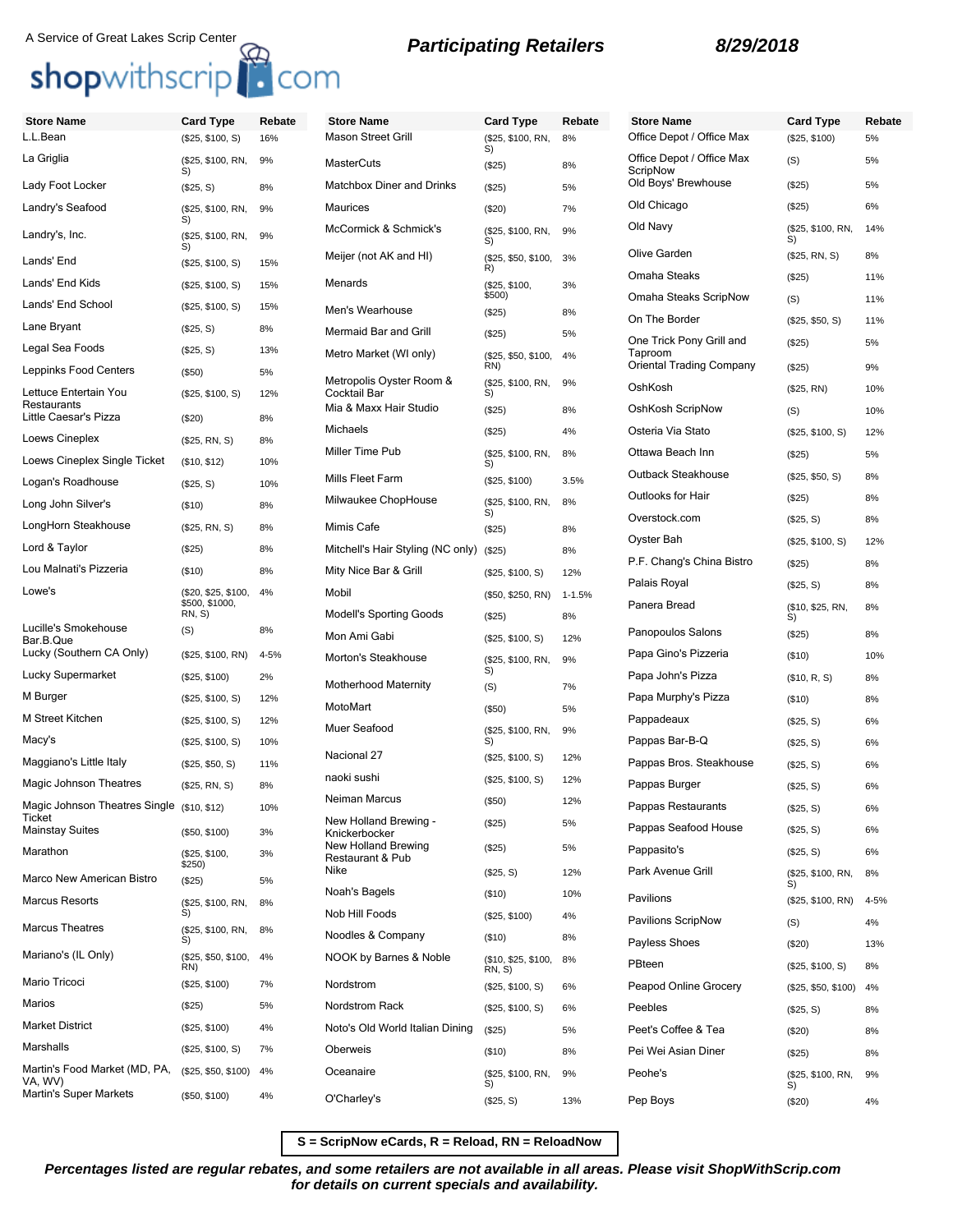# A Service of Great Lakes Scrip Center **Reduce A Service of Great Lakes Scrip Center**<br> **Shop**withscrip **C**OM

**Store Name Card Type Rebate**

| <b>Store Name</b>                          | <b>Card Type</b>           | Rebate | <b>Store Name</b>                                    | <b>Card Type</b>                   | Rebate | <b>Store Name</b>             | <b>Card Type</b>           | Reb      |
|--------------------------------------------|----------------------------|--------|------------------------------------------------------|------------------------------------|--------|-------------------------------|----------------------------|----------|
| Pep Boys ScripNow                          | (S)                        | 7%     | <b>Regal Theatres</b>                                | (\$25, S)                          | 8%     | Sendik's Fresh2Go             | (\$25, \$50, \$100,<br>RN) | 4%       |
| Pereddies Italian Restaurant               | (\$25)                     | 5%     | Regal Theatres Premiere Movie (\$10.50, S)<br>Ticket |                                    | 10%    | Sentry                        | (\$10, \$50)               | 3%       |
| Petco                                      | (S)                        | 5%     | Regis Salons                                         | (\$25)                             | 8%     | Sephora                       | (\$25)                     | 5%       |
| Pete's Fresh Market                        | (\$20)                     | 4%     | Regis Signature Salon                                | (\$25)                             | 8%     | Sephora ScripNow              | (S)                        | 5%       |
| PetSmart                                   | (\$25)                     | 5%     | REI                                                  | (\$25, S)                          | 8%     | Shaw's Crab House             | (\$25, \$100, S)           | 12%      |
| Petterino's                                | (\$25, \$100, S)           | 12%    | <b>Republic Services</b>                             | (\$20, \$100)                      | 10%    | Shaw's Supermarket            | (\$25, \$100, RN)          | 4-5%     |
| <b>Pfister Hotel</b>                       | (\$25, \$100, RN,<br>S)    | 8%     | Restaurant at the Platinum                           | (\$25, \$100, RN,<br>S)            | 8%     | Sheetz                        | (\$25, \$100, R)           | 3%       |
| Pick 'n Save (WI only)                     | (\$25, \$50, \$100,<br>RN) | 4%     | Restaurant.com                                       | (\$20)                             | 50%    | <b>Sheldon Cleaners</b>       | (\$5)                      | 9%       |
| Pier 1 Imports                             | (\$25)                     | 9%     | Rich                                                 | (\$25, \$100, R)                   | 4%     | Shell                         | (\$25, \$50, \$100,<br>RN) | 1.5%     |
| Pietro's                                   | (\$25)                     | 5%     | Rio Grand Steakhouse                                 | (\$25)                             | 5%     | shi by Journeys               | (\$25)                     | 10%      |
| Piggly Wiggly (WI, IL only)                | (\$25, \$50, \$100) 3%     |        | Ristorante Brissago                                  | (\$25, \$100, RN,<br>S)            | 8%     | <b>Shoe Carnival</b>          | (\$25)                     | 5%       |
| Pilot Flying J                             | (\$25, \$100)              | 2%     | <b>Rite Aid</b>                                      | (\$25)                             | 4%     | Shop 'N Save (IL and MO only) | (\$25, \$100, RN)          | 4-5%     |
| Pizza Hut (Not AK or HI)                   | (\$10, S)                  | 8%     | <b>River Crab</b>                                    | (\$25, \$100, RN,                  | 9%     | Shopko                        | (\$25, \$100)              | 3%       |
| Pizza Ranch                                | (\$25)                     | 8%     | <b>Rock Bottom Restaurant</b>                        | S)<br>(\$25)                       | 6%     | Shopko Hometown               | (\$25, \$100)              | 3%       |
| Pizzeria Due                               | (\$25, S)                  | 12%    | Rodeway Inn                                          | (\$50, \$100)                      | 3%     | Shoppers Food & Pharmacy      | (\$25, \$100, RN)          | $4 - 5%$ |
| Pizzeria Uno                               | (\$25, S)                  | 12%    | Rose's Express                                       | (\$25)                             | 5%     | (MD and VA only)<br>ShopRite  | (\$25, \$100)              | 4%       |
| Pizzeria Via Stato                         | (\$25, \$100, S)           | 12%    | Rose's on Reed's Lake                                | (\$25)                             | 5%     | Showplace                     | (\$25, RN, S)              | 8%       |
| PlanetX                                    | (\$25, S)                  | 3%     | Ross Dress for Less                                  | (\$25)                             | 8%     | Showplace Single Ticket       | (\$10, \$12)               | 10%      |
| Platinum Hotel in Las Vegas                | (\$25, \$100, RN,<br>S)    | 8%     | Roundys (IL and WI only)                             | (\$25, \$50, \$100,                | 4%     | Shutterfly                    | (\$25, S)                  | 9%       |
| Plum Market                                | (\$50)                     | 3%     | Royal Caribbean                                      | RN)                                |        | Sierra Trading Post           | (\$25, \$100, S)           | 7%       |
| Popcorn Factory                            | (\$50, S)                  | 12%    | Royal Farms                                          | (\$100, \$500, S)                  | 13%    | Simms Steakhouse              | (\$25, \$100, RN,          | 9%       |
| Potbelly Sandwich Shop                     | (\$10)                     | 8%     | Ruby Tuesday                                         | (\$25, \$100)                      | 4%     | Sinclair Oil                  | S)<br>(\$25, \$100)        | 1.5%     |
| Pottery Barn                               | (\$25, \$100, S)           | 8%     | Ruth's Chris Steak House                             | (\$25)                             | 8%     | Sing Sing Dueling Pianos      | (\$25)                     | 6%       |
| Pottery Barn Kids                          | (\$25, \$100, S)           | 8%     |                                                      | (\$50)                             | 10%    | Sirius XM Radio               | (S)                        | 4%       |
| Primary Kids Clothing                      | (S)                        | 10%    | Safeway<br>Safeway ScripNow                          | (\$25, \$100, RN)                  | 4-5%   | <b>Skirvin Hilton</b>         | (\$25, \$100, RN,          | 8%       |
| Prime Membership from                      | (\$126.14, S)              | 8%     | Saks Fifth Avenue                                    | (S)                                | 4%     |                               | S)                         |          |
| Amazon.com<br><b>Princess Cruise Lines</b> | (\$100, \$500, S)          | 6%     | Saks Fifth Avenue OFF 5th                            | (\$50)                             | 12%    | Sleep Inn<br>Sling TV         | (\$50, \$100)              | 3%       |
| Qdoba Mexican Grill                        | (\$25)                     | 7%     |                                                      | (\$50)                             | 12%    | Smart & Final                 | (S)                        | 7%       |
| Quality Inn                                | (\$50, \$100)              | 3%     | Sally Beauty                                         | (\$25)                             | 12%    |                               | (\$25, \$50, \$100)        | 3%       |
| Quick Chek                                 | (\$25)                     | 2%     | Salt and Pepper                                      | (\$25)                             | 5%     | S-Mart Foods                  | (\$25, \$100)              | 2%       |
| QVC                                        | (S)                        |        | Saltgrass Steakhouse                                 | (\$25, \$100, RN,<br>S)            | 9%     | SmartStyle                    | (\$25)                     | 8%       |
| R.J. Grunts                                |                            | 5%     | Sam's Club                                           | (\$25, \$50, \$100, 2.5%<br>\$250) |        | Smashburger                   | (\$10)                     | 10%      |
|                                            | (\$25, \$100, S)           | 12%    | San Luis Resort                                      | (\$25, \$100, RN,                  | 9%     | Software Etc.                 | (\$25, S)                  | 3%       |
| <b>Rainforest Cafe</b>                     | (\$25, \$100, RN,<br>S)    | 9%     | Saranello's                                          | S)                                 |        | Sony PlayStation Plus         | (S)                        | 4%       |
| Raley's                                    | (\$25, \$100)              | 4%     |                                                      | (\$25, \$100, S)                   | 12%    | Sony PlayStation Store        | (S)                        | 4%       |
| Ramen-San                                  | (\$25, \$100, S)           | 12%    | Saturday's Hair Salon                                | (\$25)                             | 8%     | Southside Inn                 | (\$25)                     | 5%       |
| Randalls                                   | (\$25, \$100, RN)          | 4-5%   | Save Mart Supermarkets<br>SaveRite Grocery Warehouse | (\$25, \$100)                      | 2%     | <b>Southwest Airlines</b>     | (S)                        | 4%       |
| Randalls ScripNow                          | (S)                        | 4%     | Schuler Books & Music                                | (\$25, \$100)                      | 4%     | Spa & Wellness by Spa Week    | (\$25, S)                  | 14%      |
| Rave Cinemas                               | (\$25)                     | 4%     |                                                      | (\$25)                             | 10%    | Spafinder Wellness 365        | (\$25, S)                  | 12%      |
| Red Door Spa                               | (S)                        | 12%    | Sears                                                | (\$25, \$100,<br>\$250, S)         | 4%     | Spectators Sports Bar & Grill | (\$25)                     | 5%       |
| Red Lobster                                | (\$25, RN, S)              | 8%     | Sears Auto Service Center                            | (\$25, \$100,<br>\$250, S)         | 4%     | Speedway                      | (\$25, \$100, R)           | 4%       |
| Red Piano                                  | (\$25, \$100, RN,<br>S)    | 8%     | Seasons 52                                           | (\$25, RN, S)                      | 8%     | Spring Market                 | $(\$50)$                   | 4%       |
| Red Robin                                  | (\$25, S)                  | 8%     | See's Candies                                        | (\$25, \$20.50)                    | 9-20%  | <b>Sprouts Farmers Market</b> | (\$25, \$50, \$100)        | 5%       |
| Red Sushi                                  | (\$25, \$100, RN,<br>S)    | 9%     | Sendik's Food Market                                 | (\$25, \$50, \$100,<br>RN)         | 4%     | St. Louis Bread Company       | (\$10, \$25, RN,<br>S)     | 8%       |
| Reel Club                                  | (\$25, \$100, S)           | 12%    |                                                      |                                    |        | Stable Inn                    | (\$25)                     | 5%       |
|                                            |                            |        |                                                      |                                    |        |                               |                            |          |

**S = ScripNow eCards, R = Reload, RN = ReloadNow**